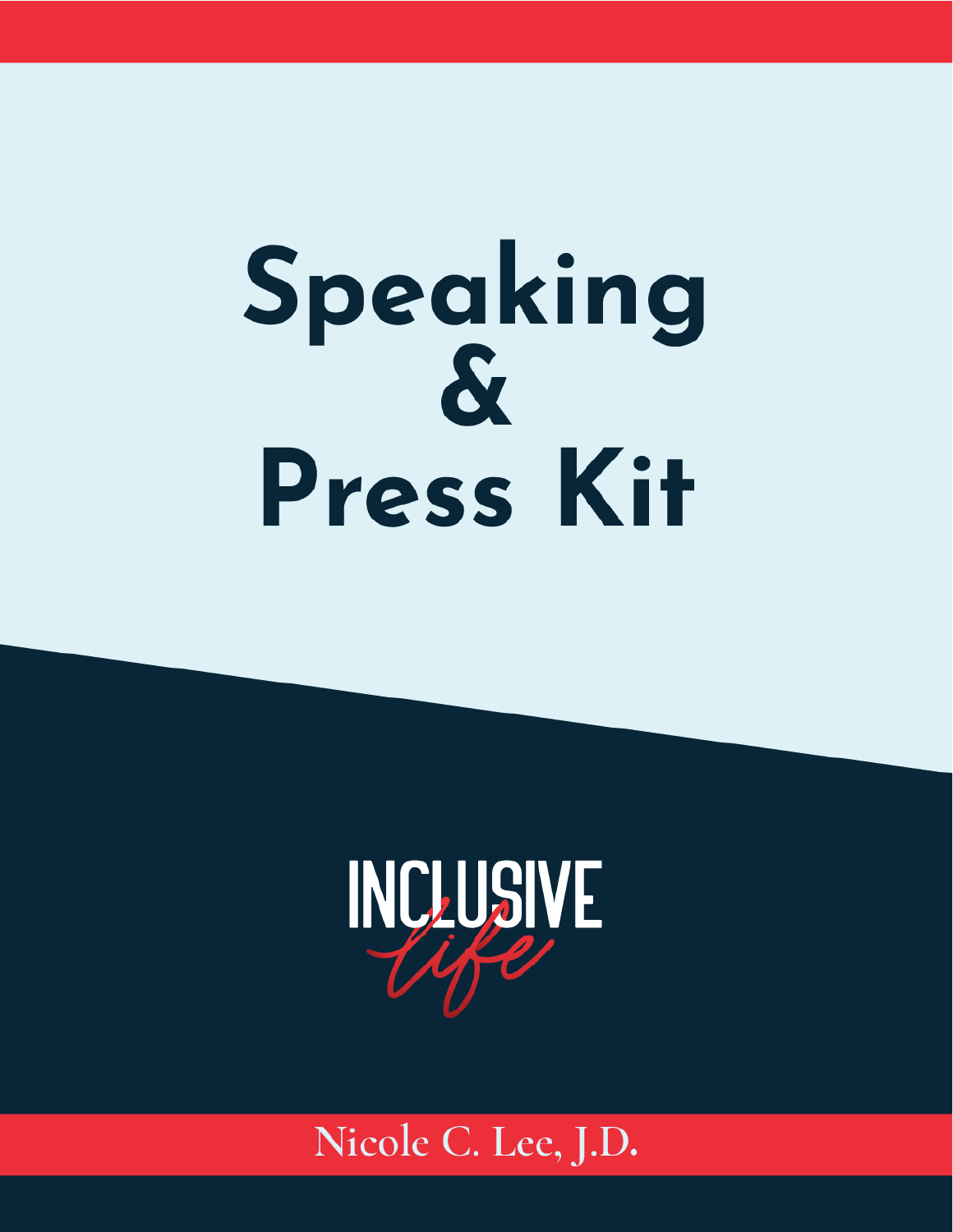

## Introduction

Inclusive Life is a movement centered on infusing inclusion through all levels of daily life. Nicole Lee, the creator of Inclusive Life, is nationally-recognized diversity, equity, and inclusion strategist and leadership coach.



Nicole's extensive knowledge and on-the-ground experience empower individuals to dive deep in self-reflection while taking action to create institutional change.

In this speaking and press kit you will find all of the information you need to book Nicole for your next workshop or speaking event, including:

- Signature Workshops
- Bio and Headshot
- Contact Information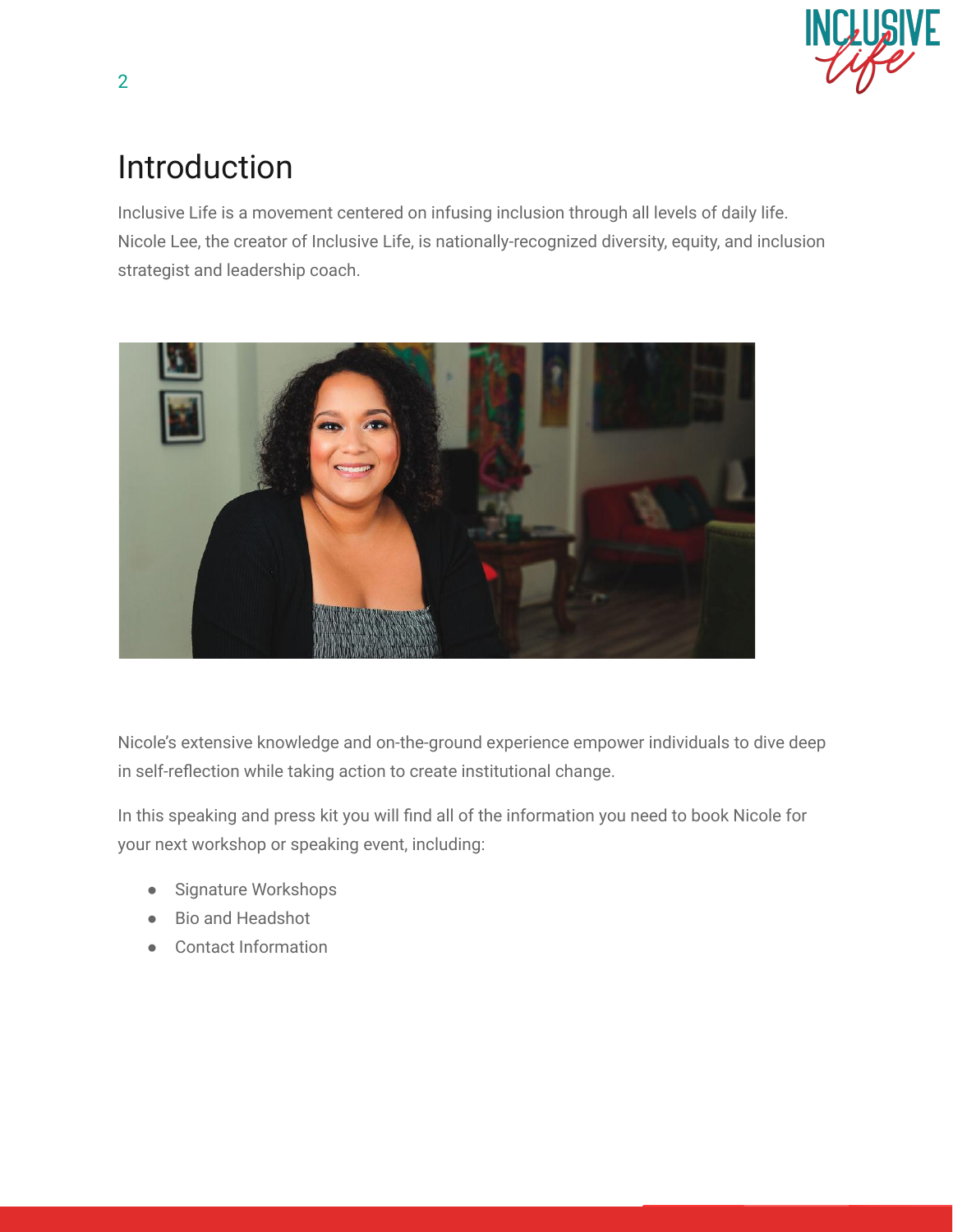

## Signature Workshops



Nicole Lee and Inclusive Life are committed to building a more equitable world through conversation and action that are grounded in compassion but never shy away from truth.

#### **Raising Antiracist Kids: The Power of Intentional Conversations about Race and**

**Parenting**—Nicole's talks center on research and resources that equip parents to make some of the most difficult parenting conversations more approachable. Knowing that we all make mistakes in this arena, Nicole works to reassure and prepare listeners to persist despite discomfort in order to raise the next generation of inclusion activists.

**How to Talk to Kids About Race**—Equipping kids for anti-race work is hard when adults hardly know the way. Using research and experience, Nicole leads participants to confront misconceptions and discomfort to find ways to engage with the kids they love in ways that build anti-racist, inclusive communities.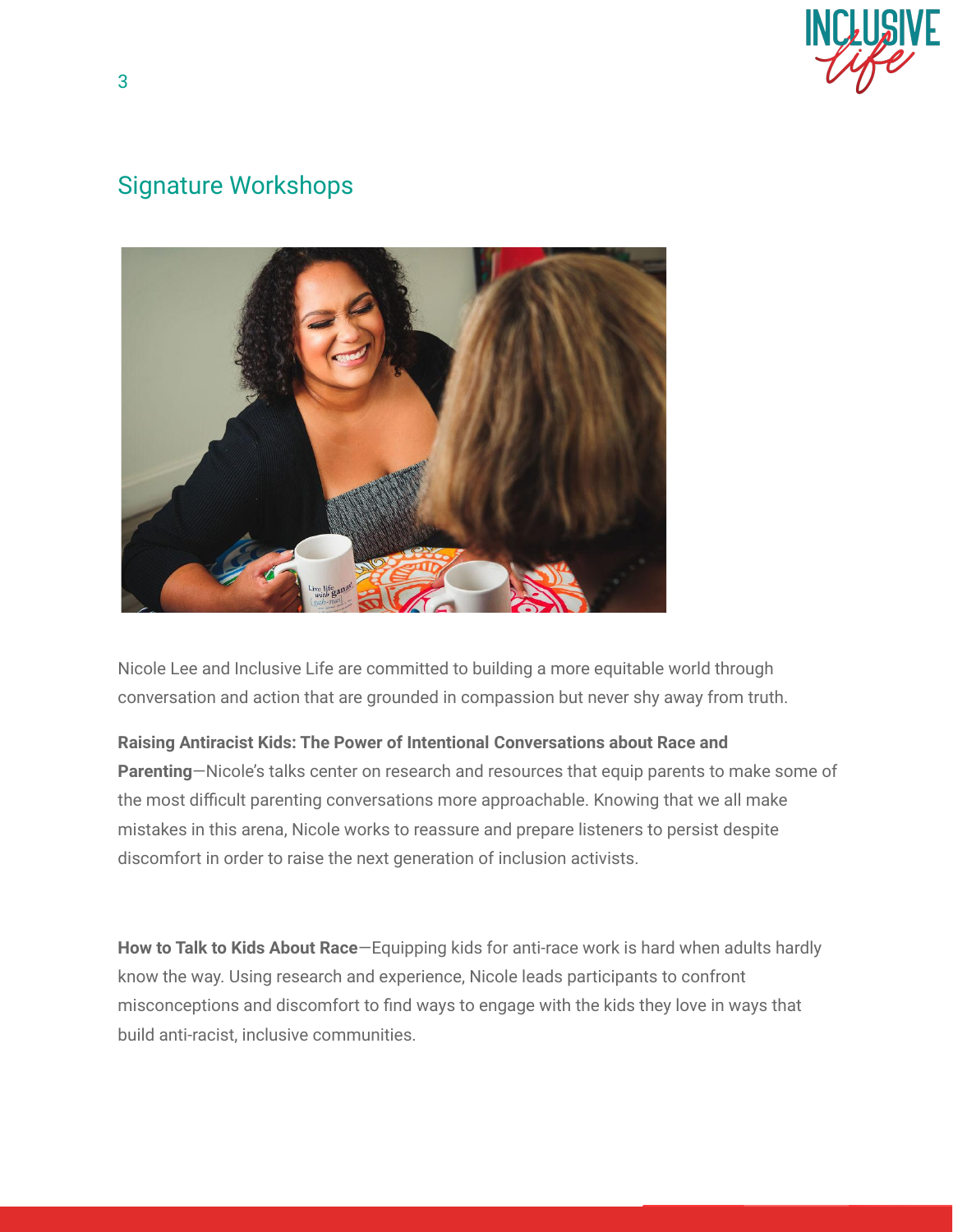

**Courageous Conversations**—In today's changing social and political landscape, people dedicated to justice know that we are called to challenge views we know are harmful. Entering into those conversations with people closest to us requires bravery because we open ourselves to discomfort and rejection, but when we engage we become ambassadors for cultural shifts and reconfiguration. Nicole's teaching empowers participants to step outside their comfort zone and engage in these critical times.

### Meet Nicole Lee



Nicole Lee is an attorney and intuitive coach who contributes to movements in the U.S. and abroad. Her excellence is known across both the private and public sectors.

Nicole is the founder of Inclusive Life, Nicole Lee Consulting, and the Black Movement Law Project, a legal project that provides legal and strategy assistance to Movement for Black Lives affiliates and human rights organizations.

Nicole served as the President of TransAfrica for almost a decade, and has earned the accolades from Congressional Black Caucus, Vital Voices, Running Start, Black Women's Roundtable, and the National Newspapers Publishers Association, among others.

She has testified before Congress, the United Nations, and other international bodies, and has been a commentator on CNN, MSNBC, NPR, and the BBC.